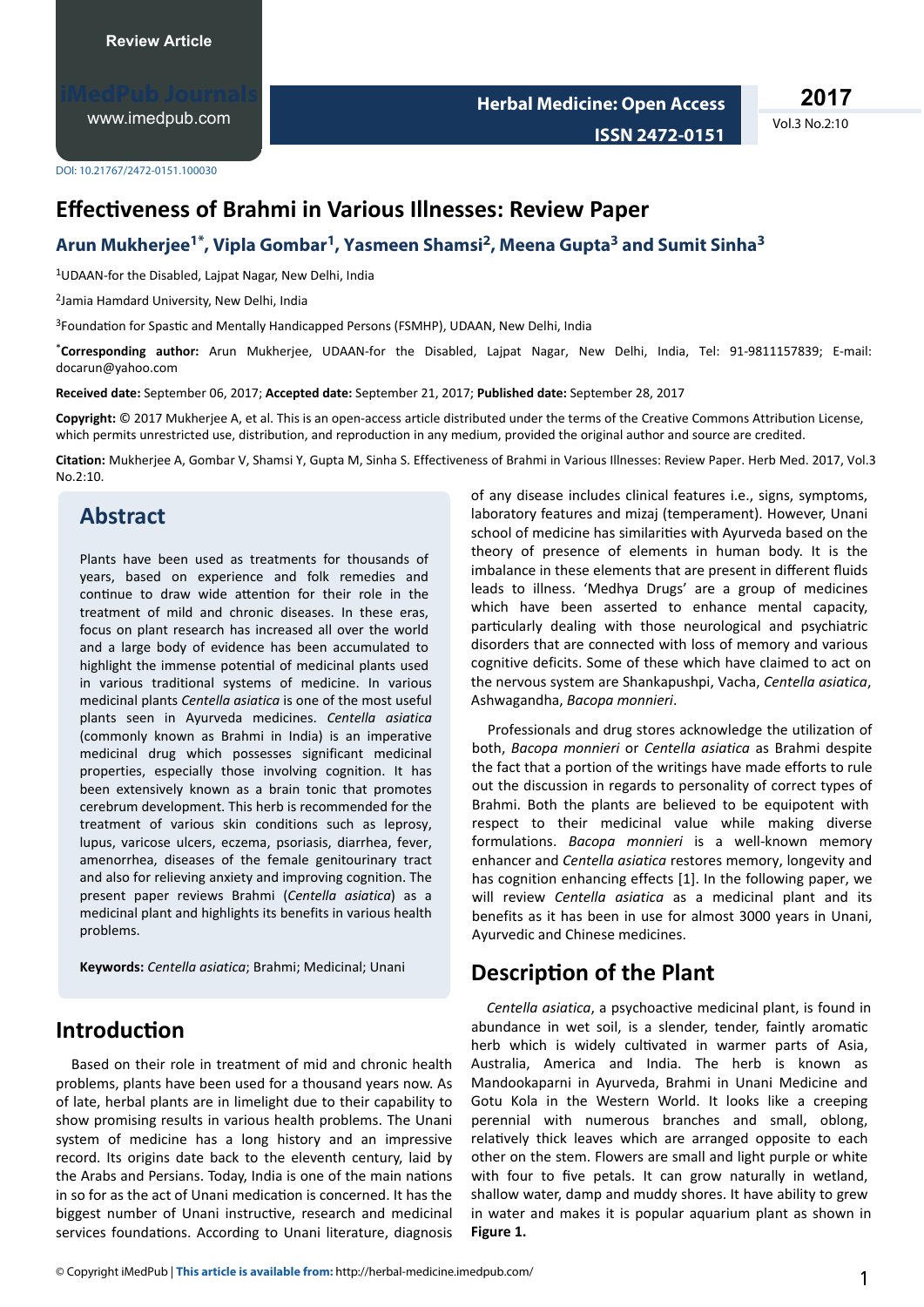

**Figure 1** Brahmi medicinal plant.

In India, the plant is sold in the market as 'Brahmi'. The term 'Brahmi' finds its origins in 'Bramha' the legendary creator of Hindu Pantheon and brain is the focal point of creative actions in human body as shown in **Figure 2.**



## **Aiding in Brain Repair**

Brahmi is synonymous with Brain Repair, having a particular activity on cerebrum which is ordinarily utilized among all medical experts. *Centella asiatica* is one of the prominent herbs for revitalizing the nerves and brain cells [1].

Brain Damage is of two types – Traumatic and Acquired. Causes of traumatic brain injury are car accidents, sports injury, blows to the head, physical violence etc. Causes of Acquired brain injury are Poisoning or exposure to toxic substances, Infection, Strangulation, Stroke, Tumors, and Neurological illness. Brain damage during pregnancy and delivery can be caused by a variety of ways, including oxygen deprivation, infant jaundice, physical trauma suffered during labor and delivery, and infections in the mother's body. The resulting damage to the baby's brain differs widely in severity and can lead to various disabilities and psychological issues. For decades scientists believed that a damaged brain cannot be repaired. However, cutting edge research shows that brain cells can regenerate, leading to brain repair. With its significant nootropic properties, Centella extract has been useful in accelerating the repairing of damaged neurons [2], improving intelligence and enhancing cognitive values [3], decrease in

mitochondrial damage [4]. 'Nootropics' are those 'smart drugs' which primarily enhance brain's natural function by methods as-increasing brain's oxygen supply, increasing glucose utilization and stimulating nerve growth [5]. Studies report that *Centella asiatica* possesses significant antioxidant activity [6] and proven beneficial in reducing the effect of lead poisoning as lead has no biological function in human beings but affects the development of Central Nervous System [7]. Nevertheless, *Centella asiatica* is an imperative herb for boosting mental activity [8].

## **As a Memory Enhancer**

Medicinally, the entire plant has been used in different formulations to treat various disorders, particularly those involving poor memory, intellect and anxiety since the prehistoric times. Bacosides, which are the dynamic elements of Brahmi are responsible for improving efficiency of transmission of signals along nerve fibers which in turn, fortifies memory and cognition [9]. Accounting to the multifactorial nature of these illnesses, present day prescription based psychoactive medications have met with constrained achievement. In this manner, there is a developing interest for novel items that could focus on numerous pathways and enhance the mental capacities either freely or in blend with regular medications. Centella asiatica is appeared to be exceptionally valuable in enhancing learning and memory. It is likewise utilized as a brain tonic for promoting brain growth and specifically, cerebrum development. Research confirms that Centella Asatica has neuroprotective properties and nootropic movement with helpful ramifications for patients with memory misfortune. Findings indicate that *Centella asiatica* has the ability to repair damaged neurons [10] and stimulate the neuronal dendritic growth in neurodegeneration [11].

# **Medicinal Benefits**

In one of the studies, findings indicated that administration of *Centella asiatica* every day for two months reduced stress, attenuated anxiety, negated depression and enhanced adjustment and attention in patients. Therefore, *Centella* asiatica has potential action in the regulation of hypothalamopituitary-adrenocortical axis (HPA axis) especially, during stress related disorders, strengthening the opinion that *Centella asiatica* may be a safer alternative to Benzodiazepines for the therapy of stress related clinical disorders [12]. Another study concluded that regular use of Brahmi could be helpful as a supplement in treatment of neurological disorders caused by free radical damage. Free radicals or highly reactive oxygen species are formed by exogenous chemicals or endogenous metabolic processes in the human body. These are capable of oxidizing bio-molecules viz nucleic acids, proteins, lipids and DNA and can initiate different degenerative diseases like neurological disorders, cancer, emphysema, cirrhosis, atherosclerosis, arthritis etc. Brahmi is rich in antioxidants which are compounds that terminate the attack of free radicals and thus reduce the risk of these disorders [13]. Brahmi dosage along with standard therapies is likely to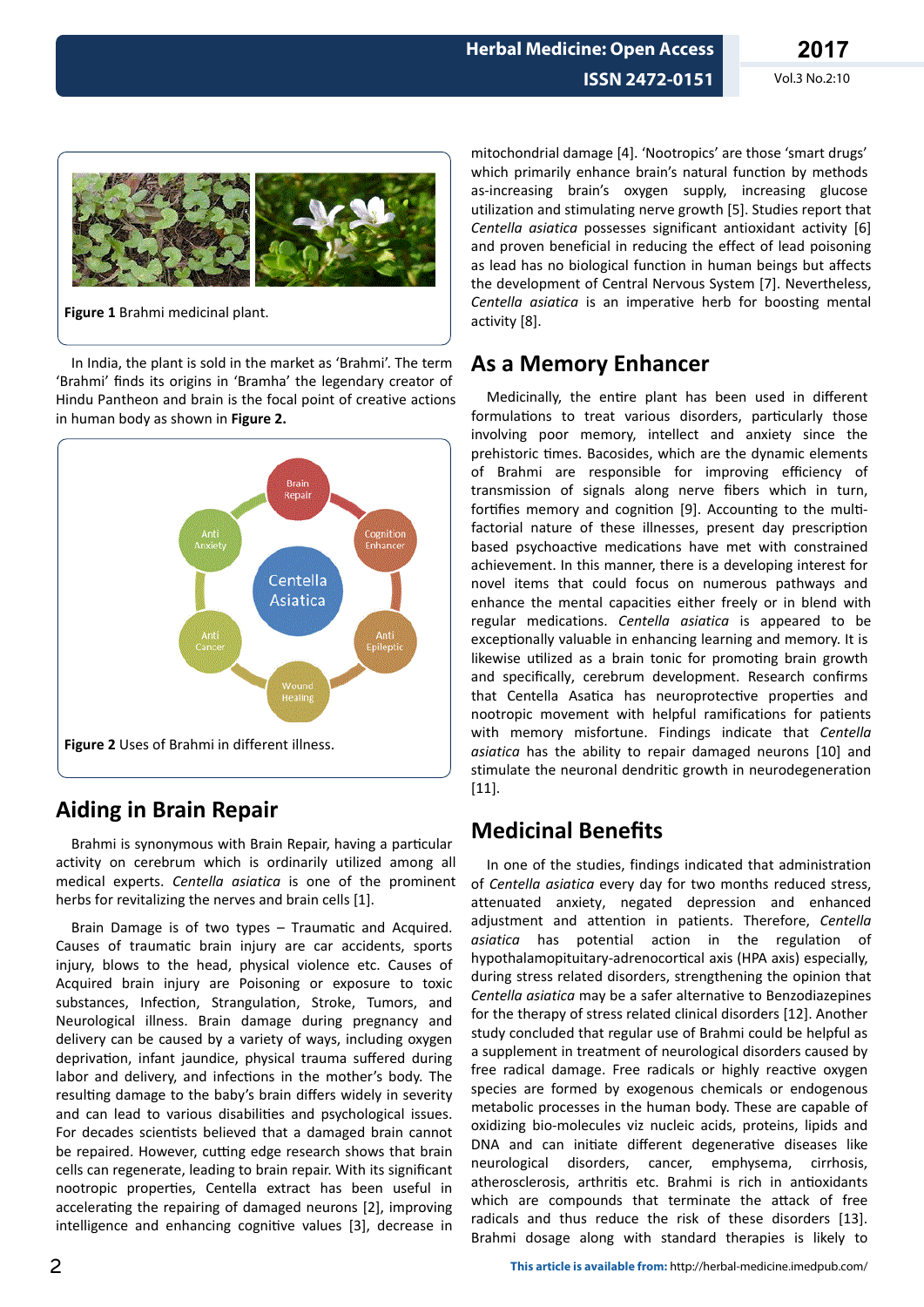increased cognitive ability [31]. Aquatic extract of brahmi decreased the pentylenetrazole kindled seizure and show

# **Conclusion**

improvement in the learning.

*Centella asiatica* has justified its use as a panacea drug to treat a wide variety of health problems since time immemorial. Innumerable experimental and clinical investigations have demonstrated its significant role in enhancing memory and uplifting cognition, promoting brain repair, antiepileptic, anti-anxiety, wound healing, anti-stress activities. Clinical trials have proven its effectiveness in supporting treatment for autism and mental retardation. It is most commonly used as a nervine tonic that enhances learning and academic performance, improves mental alertness, sharpens short-term and long-term memory, rectifies speech disorders, increase concentration and intellectual ability in children [32].

## **Future Prospects**

Literature till date is beneficial for multiple useful clinical effects of *Centella asiatica*, specifically in the area of cognitive deficit. However, more double blind randomized clinical trials are required for understanding the drug's mechanism for ameliorating CNS related conditions and investigate its immunomodulatory, antidepressive, brain repair and antioxidant properties that have been demonstrated experimentally in animals.

## **References**

- 1. Muralidhara GKS, Bharath MSM (2011) Exploring the Role of "Brahmi" (Bocopa monnieri and Centella asiatica) in Brain Function and Therapy. Recent Patents on Endocrine, Metabolic and Immune Drug Discovery 5: 33-49.
- 2. Mestry M, Bajaj A, Rane M, Lalan K (2016) Herbal CNS Stimulants. International Journal of Herbal Medicine 4: 109-116.
- 3. Jhamil S, Nizami Q, Salam M (2007) Centella asiatica (Linn.) Urban Review.
- 4. Gohil K, Patel J, Gajjar A (2010) Pharmacological review on Centella asiatica: A potential herbal cure-all. Indian Journal of Pharmaceutical Sciences 72: 546.
- 5. Soumyanath A, Zhong Y, Yu X, Bourdette, D, Koop D, et al. (2005) Centella asiatica accelerates nerve regeneration upon oral administration and contains multiple active fractions increasing neurite elongation in-vitro. Journal of Pharmacy and Pharmacology 57: 1221-1229.
- 6. Veenrendra KMH, Gupta YK (2002) Effect of different extracts of Centella asiatica on cognition and markers of oxidative stress in rats. Journal of Ethnopharmacology 79: 253-260.
- 7. Gnanapragasam A, Yogeeta S, Subhashini R, Ebenezar KK, Sathish V, Devaki T (2007) Adriamycin induced myocardial failure in rats: Protective role of Centella asiatica. Molecular and Cellular Biochemistry 294: 55-63.
- 8. Caroline R, Richard B, Scoot (2003) Brain Bioenergetics and cognitive ability. Dev. Neurosci 25: 324-331.

improve cognition and social skills in Autistic Children [14]. *Centella asiatica* aids in antiepileptic activity by reducing motor activity [15], restores level of growth stimulating hormone [16], enhances neuronal dendrite in stress and memory disorder [17]. It has been used as a memory enhancing, strength promoting, immune booster, anti-anxiety, antiepilepsy and anti-stress substance since ancient times [18,19]. Clinically, *Centella asiatica* has been effective in treatment of mentally retarded children and anxiety neurosis [20]. This plant is also found to improve short-term memory and learning [21] and possesses a protective effect against oxidative damage caused by lead acetate induced neurotoxicity [22]. As concluded by various experimental studies, *Centella asiatica* has anti-ulcer, wound healing, neuro-protective and cardioprotective properties [23]. Its extract shows protective effects against cognitive deficits and oxidative stress which further results in improving memory retention [24].

# **Molecular Pharmacology of Brahmi**

Brahmi basically contains triterpene acids [25], volatile and fatty acid that contains glycerides of palmitic, stearic, lingoceric oleic, linonic and linonic acids [26], alkaloids [27], Glycosides [28] and flavonoids which is isolated from the leaves of the brahmi plants. The plant also contains amino acids, magnesium, sodium and potassium which have healing properties.

# **Pharmacological Studies of Brahmi**

In field of Ayurveda medicine brahmi is most useful medicinal plant and several research studies in this fields suggested different biological activities. Some biological activities are as following.

### **Gastric ulcer healing**

In case of gastric ulcer it prevents development of cold induced gastric ulcer which is formulated due to stress. It helps in enhancement of GABA level in the brain and generates protective action against the stress induced ulcer due to its adaptogenic property. It also strengthens the mucosal barrier and reduces the damaging effects of free radicals [29].

### **Wound healing**

It helps in would healing by producing triterpenoid fraction extracted from *Centella asiatica* which helps to increase the percentage of collagen in cell layer fibronectin and promotes wound healing [30]. Asiatic Acid is the extract of brahmi leaves increases the peptidic hydroxyproline and helps in remodeling of collagen synthesis in wounds.

### **Memory enhancing**

Brahmni plants have significant results on learning and memory enhancer. It helps to decrease the level of norepinephrine and dopamine in the brain that results